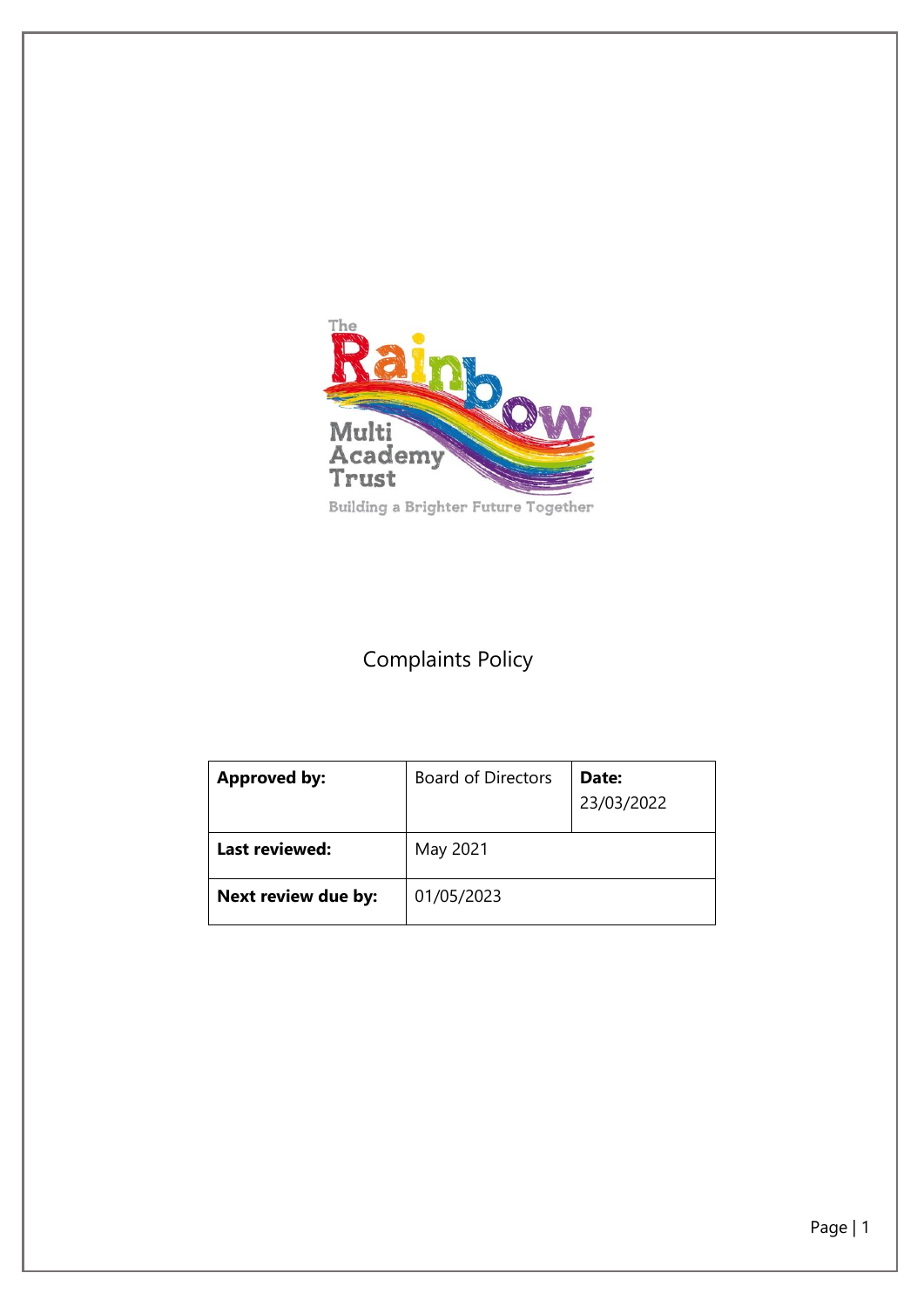#### **1. Who can make a complaint?**

This complaints procedure is not limited to parents or carers of children that are registered at the school. Any person, including members of the public, may make a complaint to Troon School about any provision of facilities or services that we provide. Unless complaints are dealt with under separate statutory procedures (such as appeals relating to exclusions or admissions), we will use this complaints procedure.

#### **2. The difference between a concern and a complaint**

A concern may be defined as '*an expression of worry or doubt over an issue considered to be important for which reassurances are sought'*.

A complaint may be defined as '*an expression of dissatisfaction however made, about actions taken or a lack of action*'.

It is in everyone's interest that concerns and complaints are resolved at the earliest possible stage. Many issues can be resolved informally, without the need to use the formal stages of the complaints procedure. Troon School takes concerns seriously and will make every effort to resolve the matter as quickly as possible.

If you have difficulty discussing a concern with a particular member of staff, we will respect your views. In these cases, the head will refer you to another staff member. Similarly, if the member of staff directly involved feels unable to deal with a concern, the Head will refer you to another staff member. The member of staff may be more senior but does not have to be. The ability to consider the concern objectively and impartially is more important.

We understand however, that there are occasions when people would like to raise their concerns formally. In this case, Troon School will attempt to resolve the issue internally, through the stages outlined within this complaints procedure.

# **3. How to raise a concern or make a complaint**

A concern or complaint can be made in person, in writing or by telephone. They may also be made by a third party acting on behalf on a complainant, as long as they have appropriate consent to do so.

Complaints against school staff (except the head) should be made in the first instance, to the Head via the school office*.* Please mark them as Private and Confidential.

Complaints that involve or are about the head should be addressed to the Chair of Governors, via the school office. Please mark them as Private and Confidential.

Complaints about the Chair of Governors, any individual governor or the whole governing body should be addressed to the Clerk to the Local Governing Body via the school office. Please mark them as Private and Confidential.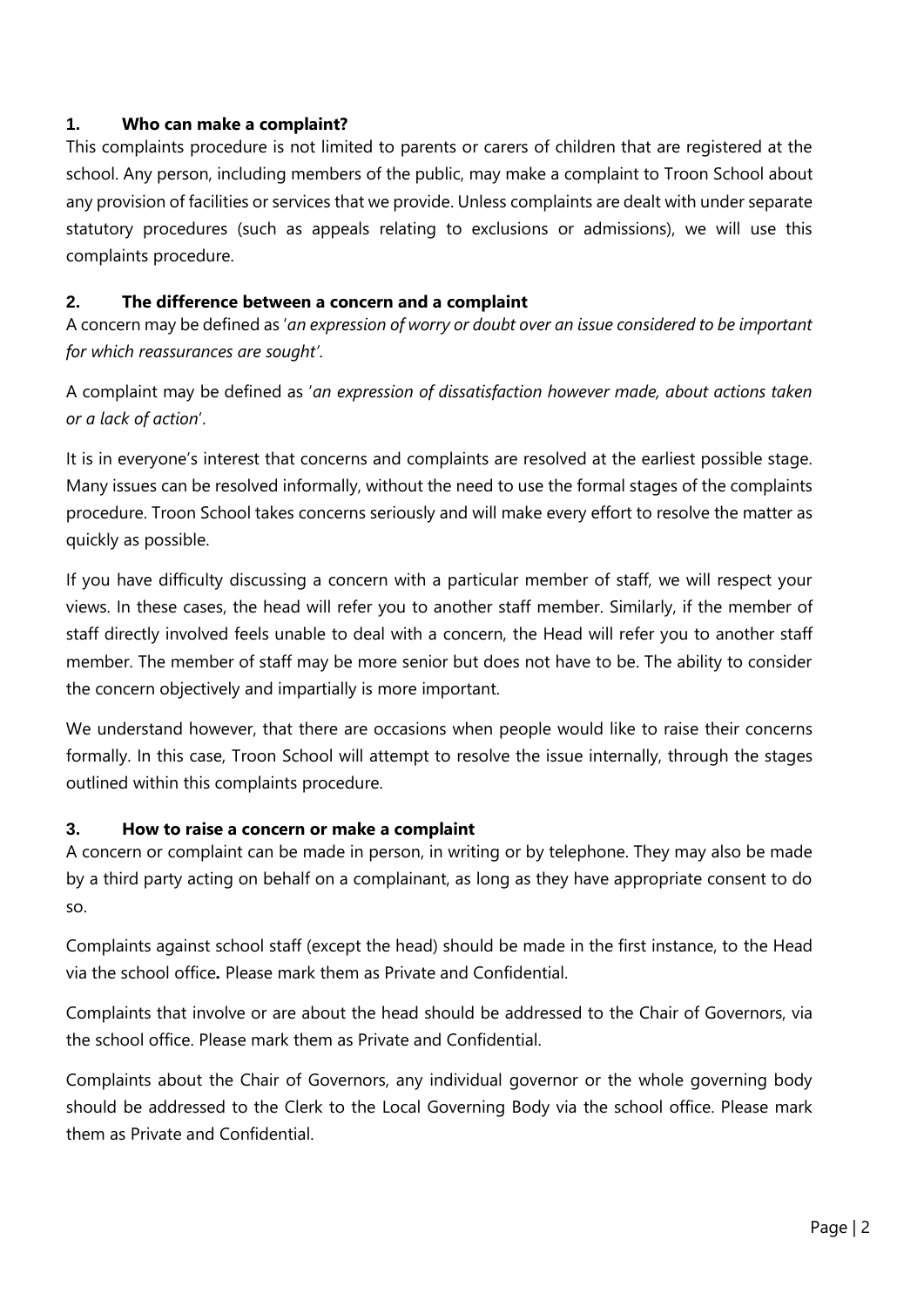Complaints about the Chief Executive Officer (CEO) or a trustee of the Trust, should be addressed to the Chair of Trustees, via the trust office, Unit 7, King Edward Mine, Troon, Camborne, TR14 9HW. Please mark them as Private and Confidential.

For ease of use, a template complaint form is included at the end of this procedure. If you require help in completing the form, please contact the school office. You can also ask a third-party organisation for example like the Citizens Advice to help you.

In accordance with equality law, we will consider making reasonable adjustments if required, to enable complainants to access and complete this complaints procedure. For instance, providing information in alternative formats, assisting complainants in raising a formal complaint or holding meetings in accessible locations.

#### **4. Anonymous complaints**

We will not normally investigate anonymous complaints. However, the head or Chair of Governors, if appropriate, will determine whether the complaint warrants an investigation.

#### **5. Time scales**

You must raise the complaint within three months of the incident or, where a series of associated incidents have occurred, within three months of the last of these incidents. We will consider complaints made outside of this time frame if exceptional circumstances apply.

#### **6. Complaints received outside of term time**

We will consider complaints made outside of term time to have been received on the first school day after the holiday period.

# **7. Scope of this complaints procedure**

This procedure covers all complaints about any provision of community facilities or services by Troon School, other than complaints that are dealt with under other statutory procedures, including those listed below.

|           | <b>Exceptions</b>              | Who to contact                                            |  |
|-----------|--------------------------------|-----------------------------------------------------------|--|
|           | Admissions to schools          | Concerns about admissions should be handled through a     |  |
|           |                                | separate process - either through the appeals process or  |  |
|           |                                | via the local authority.                                  |  |
| $\bullet$ | Matters likely to require a    | Complaints about child protection matters are handled     |  |
|           | Child Protection Investigation | under our child protection and safeguarding policy and    |  |
|           |                                | in accordance with relevant statutory quidance.           |  |
|           |                                | If you have serious concerns, you may wish to contact     |  |
|           |                                | the local authority designated officer (LADO) who has     |  |
|           |                                | local responsibility for safeguarding or the Multi-Agency |  |
|           |                                | Safeguarding Hub LADO.                                    |  |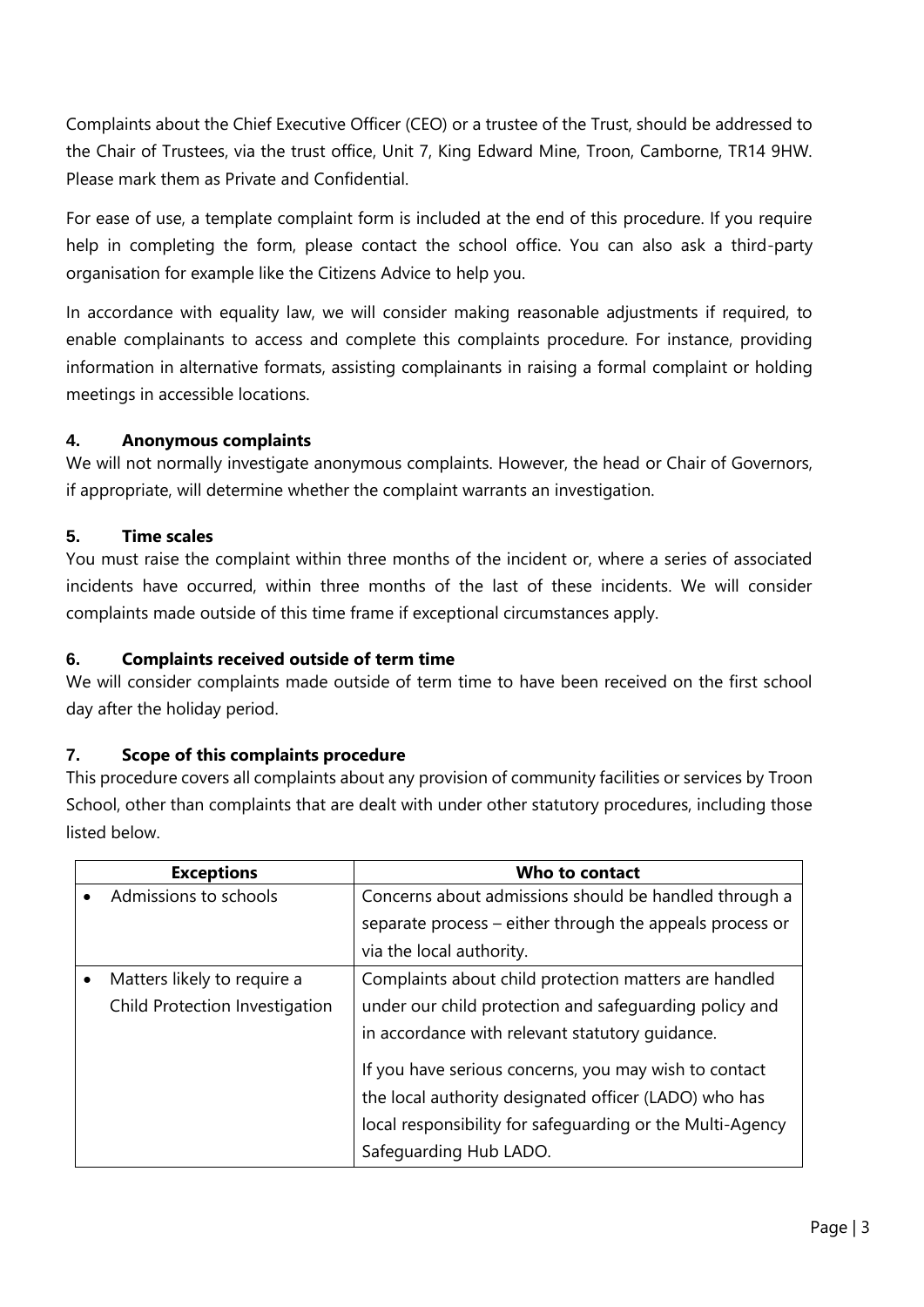| Exclusion of children from<br>school* | Further information about raising concerns about<br>exclusion can be found at: www.gov.uk/school-discipline-<br>exclusions/exclusions.<br>*complaints about the application of the behaviour policy<br>can be made through the school's complaints procedure.                                                                                                                                                                                                                                                                                                                                                                                                            |
|---------------------------------------|--------------------------------------------------------------------------------------------------------------------------------------------------------------------------------------------------------------------------------------------------------------------------------------------------------------------------------------------------------------------------------------------------------------------------------------------------------------------------------------------------------------------------------------------------------------------------------------------------------------------------------------------------------------------------|
| Whistleblowing                        | We have an internal whistleblowing procedure for all our<br>employees, including temporary staff and contractors.<br>The Secretary of State for Education is the prescribed<br>person for matters relating to education for whistle-<br>blowers in education who do not want to raise matters<br>direct with their employer. Referrals can be made at:<br>www.education.gov.uk/contactus.<br>Volunteer staff who have concerns about our school<br>should complain through the school's complaints<br>procedure. You may also be able to complain direct to<br>the LA or the Department for Education (see link above),<br>depending on the substance of your complaint. |
| Staff grievances                      | Complaints from staff will be dealt with under the<br>school's internal grievance procedures.                                                                                                                                                                                                                                                                                                                                                                                                                                                                                                                                                                            |
| Staff conduct                         | Complaints about staff will be dealt with under the<br>school's internal disciplinary procedures, if appropriate.<br>Complainants will not be informed of any disciplinary<br>action taken against a staff member as a result of a<br>complaint. However, the complainant will be notified that<br>the matter is being addressed.                                                                                                                                                                                                                                                                                                                                        |

If other bodies are investigating aspects of the complaint, for example the police, local authority (LA) safeguarding teams or Tribunals, this may impact on our ability to adhere to the timescales within this procedure or result in the procedure being suspended until those public bodies have completed their investigations. If this happens, we will inform you of a proposed new timescale.

If a complainant commences legal action against Troon School in relation to their complaint, we will consider whether to suspend the complaints procedure until those legal proceedings have concluded.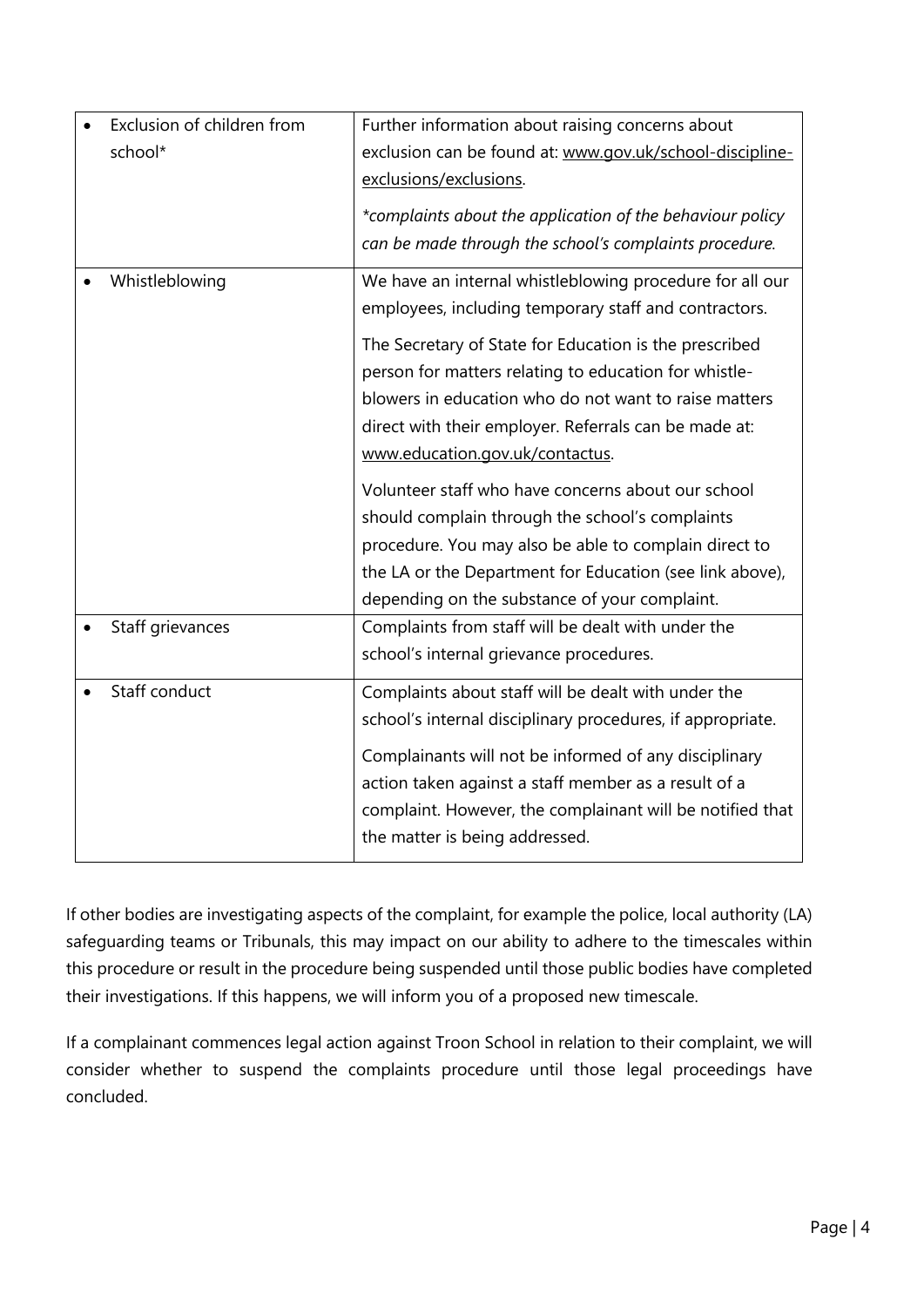# **8. Resolving complaints**

At each stage in the procedure, Troon wants to resolve the complaint. If appropriate, we will acknowledge that the complaint is upheld in whole or in part. In addition, we may offer one or more of the following:

- an explanation
- an admission that the situation could have been handled differently or better
- an assurance that we will try to ensure the event complained of will not recur
- an explanation of the steps that have been or will be taken to help ensure that it will not happen again and an indication of the timescales within which any changes will be made
- an undertaking to review school policies in light of the complaint
- an apology.

#### **9. Withdrawal of a complaint**

If a complainant wants to withdraw their complaint, we will ask them to confirm this in writing.

#### **10. Stage 1 – Informal complaints**

It is to be hoped that most concerns can be expressed and resolved on an informal basis.

Concerns should be raised with either the class teacher or head teacher. Complainants should not approach individual governors to raise concerns or complaints. They have no power to act on an individual basis and it may also prevent them from considering complaints at Stage 3 of the procedure.

At the conclusion of their investigation, the appropriate person investigating the complaint will provide an informal written response within 15 school days of the date of receipt of the complaint.

If the issue remains unresolved, the next step is to make a formal complaint.

#### **11. Stage 2 – Formal complaints**

Formal complaints must be made to the head (unless they are about the head), via the school office. This may be done in person or in writing (preferably on the Complaint Form).

The head will record the date the complaint is received and will acknowledge receipt of the complaint in writing (either by letter or email) usually within 5 school days.

Within this response, the head will seek to clarify the nature of the complaint, ask what remains unresolved and what outcome the complainant would like to see. The head can consider whether a face to face meeting is the most appropriate way of doing this.

*Note: The head may delegate the investigation to another member of the school's senior leadership team but not the decision to be taken.*

During the investigation, the head (or investigator) will:

• if necessary, interview those involved in the matter and/or those complained of, allowing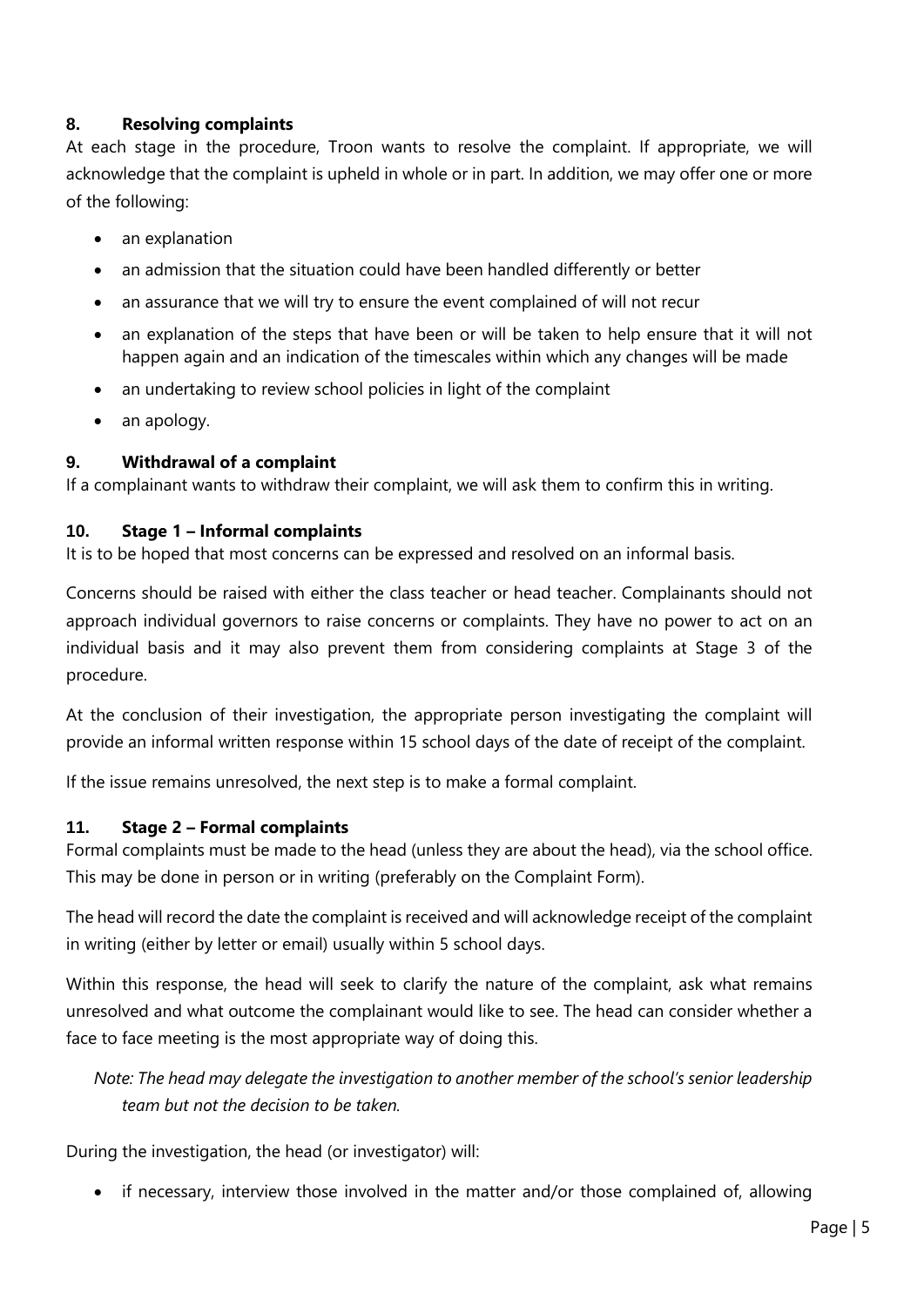them to be accompanied if they wish

• keep a written record of any meetings/interviews in relation to their investigation.

At the conclusion of their investigation, the head will provide a formal written response within 20 school days of the date of receipt of the complaint.

If the head is unable to meet this deadline, they will provide the complainant with an update and revised response date.

The response will detail any actions taken to investigate the complaint and provide a full explanation of the decision made and the reason(s) for it. Where appropriate, it will include details of actions Troon will take to resolve the complaint.

The head will advise the complainant of how to escalate their complaint should they remain dissatisfied with the outcome of Stage 2.

If the complaint is about the head, or a member of the Local governing body (including the Chair or Vice-Chair), a suitably skilled governor will be appointed to complete all the actions at Stage 2.

Complaints about the head or member of the Local governing body must be made to the Clerk, via the school office.

If the complaint is:

- jointly about the Chair and Vice Chair or
- the entire Local governing body or
- the majority of the Local governing body

Stage 2 will be escalated to the CEO of the Trust.

# **12. Stage 3 – Panel Hearing**

If the complainant is dissatisfied with the outcome at Stage 2 and wishes to take the matter further, they can escalate the complaint to Stage 3 – a panel hearing consisting of at least three people who were not directly involved in the matters detailed in the complaint with one panel member who is independent of the management and running of the school. This is the final stage of the complaints procedure.

A request to escalate to Stage 3 must be made to the Clerk, via the school office, within 5 school days of receipt of the Stage 2 response. Requests can be made via email to shazzard@rainbowacademy.org.uk

The Clerk will record the date the complaint is received and acknowledge receipt of the complaint in writing (either by letter or email) within 5 school days.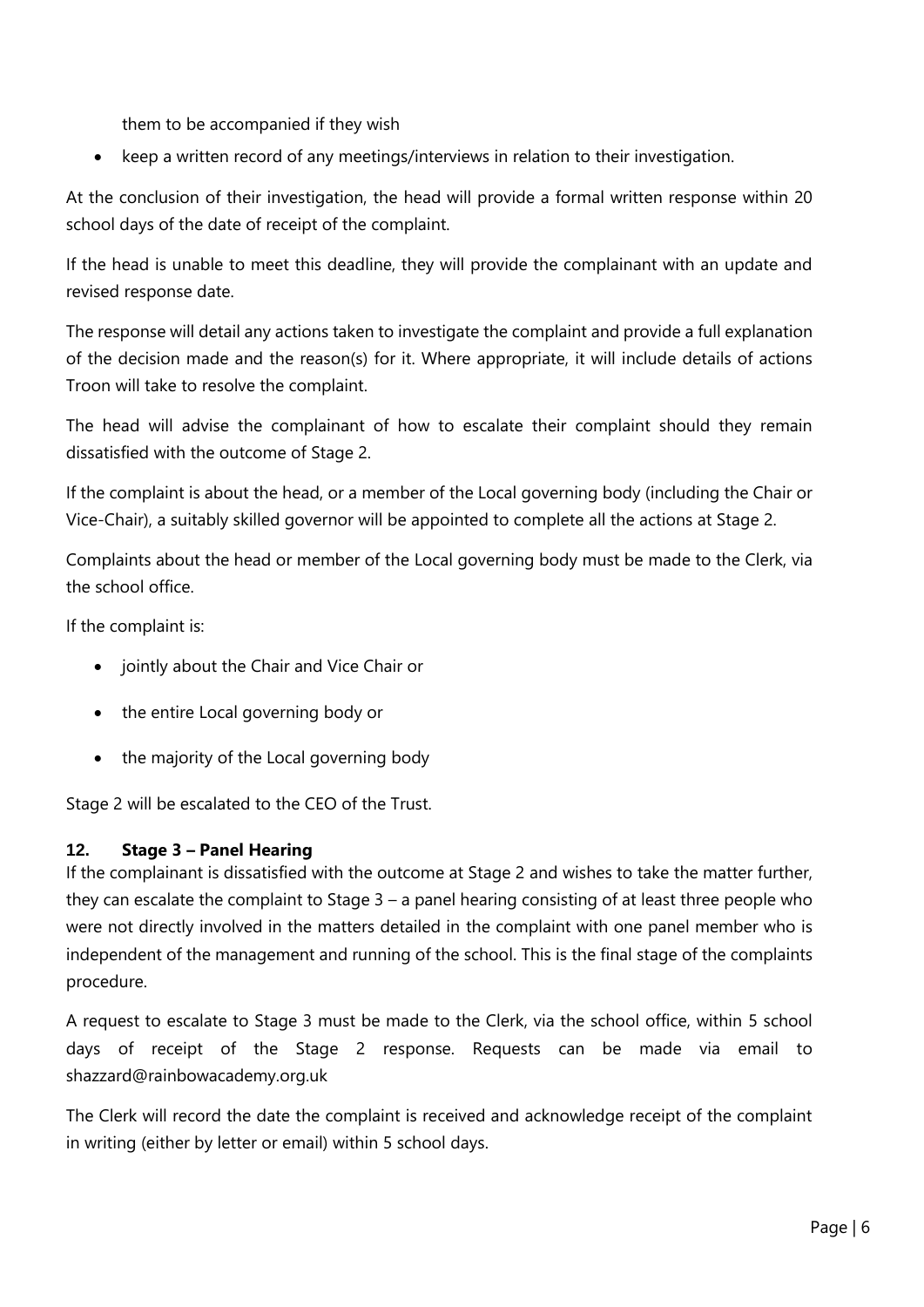Requests received outside of this time frame will only be considered if exceptional circumstances apply.

The Clerk will write to the complainant to inform them of the date of the meeting. They will aim to convene a meeting within 20 school days of receipt of the Stage 2 request. If this is not possible, the Clerk will provide an anticipated date and keep the complainant informed.

If the complainant rejects the offer of three proposed dates, without good reason, the Clerk will decide when to hold the meeting. It will then proceed in the complainant's absence on the basis of written submissions from both parties.

If the complaint is:

- jointly about the Chair and Vice Chair or
- the entire local governing body or
- the majority of the local governing body

Stage 3 will be heard by the trustees and an independent panel member.

A complainant may bring someone along to the panel meeting to provide support. This can be a relative or friend. Generally, we do not encourage either party to bring legal representatives to the committee meeting. However, there may be occasions when legal representation is appropriate.

For instance, if a school employee is called as a witness in a complaint meeting, they may wish to be supported by union and/or legal representation.

*Note: Complaints about staff conduct will not generally be handled under this complaints procedure. Complainants will be advised that any staff conduct complaints will be considered under (Human Resources) staff disciplinary procedures, if appropriate, but outcomes will not be shared with them.* 

Representatives from the media are not permitted to attend.

At least 5 school days before the meeting, the Clerk will:

- confirm and notify the complainant of the date, time and venue of the meeting, ensuring that, if the complainant is invited, the dates are convenient to all parties and that the venue and proceedings are accessible
- request copies of any further written material to be submitted to the committee at least 5 school days before the meeting.

Any written material will be circulated to all parties at least 3 school days before the date of the meeting. The committee will not normally accept, as evidence, recordings of conversations that were obtained covertly and without the informed consent of all parties being recorded.

The committee will also not review any new complaints at this stage or consider evidence unrelated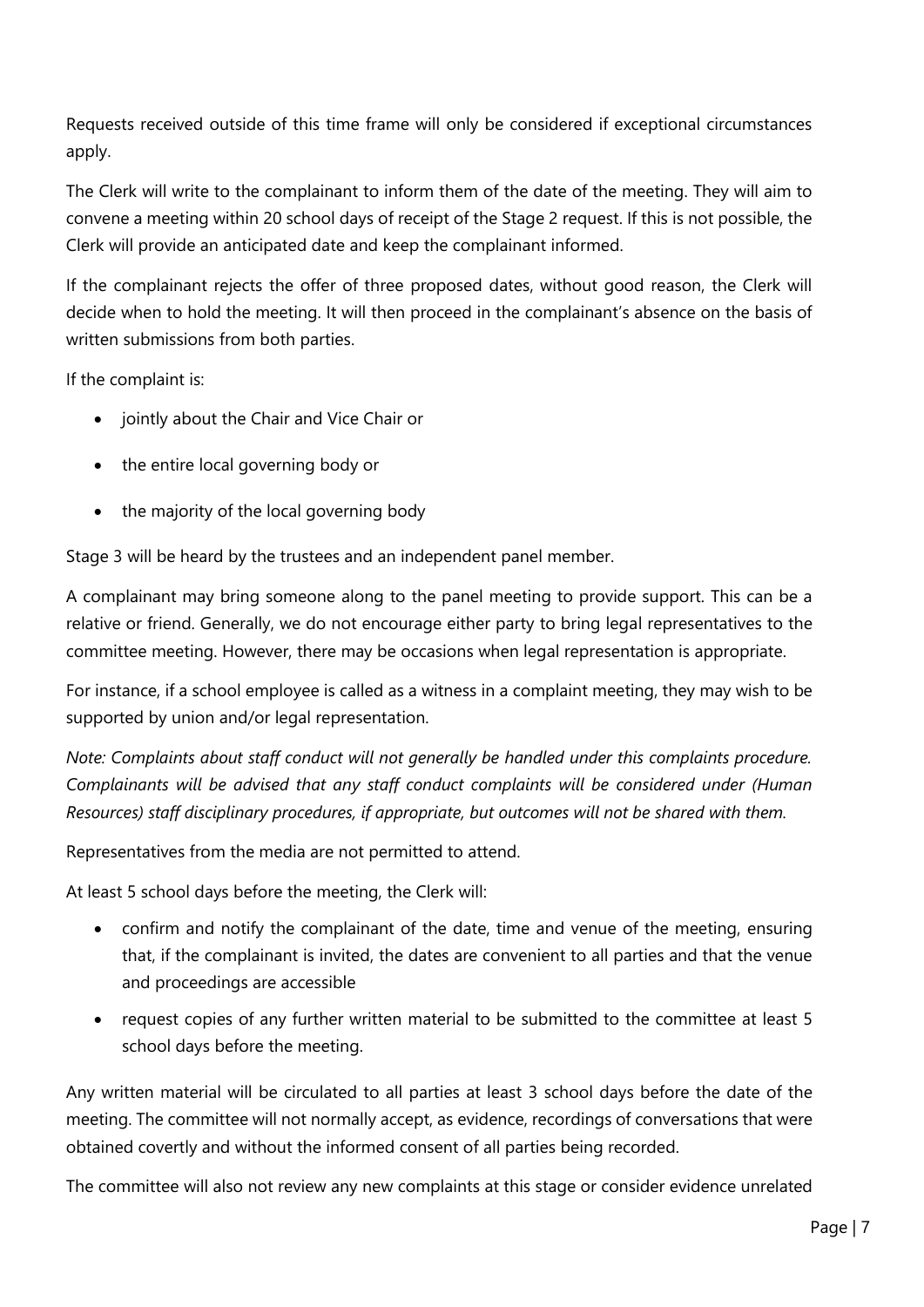to the initial complaint to be included. New complaints must be dealt with from Stage 1 of the procedure.

The meeting will be held in private. Electronic recordings of meetings or conversations are not normally permitted unless a complainant's own disability or special needs require it. Prior knowledge and consent of all parties attending must be sought before meetings or conversations take place. Consent will be recorded in any minutes taken.

The committee will consider the complaint and all the evidence presented. The committee can:

- uphold the complaint in whole or in part
- dismiss the complaint in whole or in part.

If the complaint is upheld in whole or in part, the committee will:

- decide on the appropriate action to be taken to resolve the complaint
- where appropriate, recommend changes to the school's systems or procedures to prevent similar issues in the future.

The Chair of the Committee will provide the complainant and Troon School with a full explanation of their decision and the reason(s) for it, in writing, within 10 school days.

The letter to the complainant will include details of how to contact the Education and Skills Funding Agency (ESFA) if they are dissatisfied with the way their complaint has been handled by Troon School.

The response will detail any actions taken to investigate the complaint and provide a full explanation of the decision made and the reason(s) for it. Where appropriate, it will include details of actions Troon School will take to resolve the complaint.

The panel will ensure that those findings and recommendations are sent by electronic mail or otherwise given to the complainant and, where relevant, the person complained about. Furthermore, they will be available for inspection on the school premises by the proprietor and the head.

A written record will be kept of all complaints, and of whether they are resolved at the preliminary stage or proceed to a panel hearing, along with what actions have been taken, regardless of the decision.

All correspondence statements and records relating to individual complaints will be kept confidential, except where the Secretary of State or a body conducting an inspection under section 109 of the 2008 Act requests access to them.

#### **13. Complaints escalated to / about the Trust, CEO or Trustee**

If a complaint is escalated to The Rainbow Multi Academy Trust "the trust" or if a complainant wishes to complain directly about the trust, then the complaint should be sent to the CEO to be investigated.

The CEO will write to the complainant acknowledging the complaint within 5 school days of the date that the written request was received. The acknowledgement will confirm that the complaint will now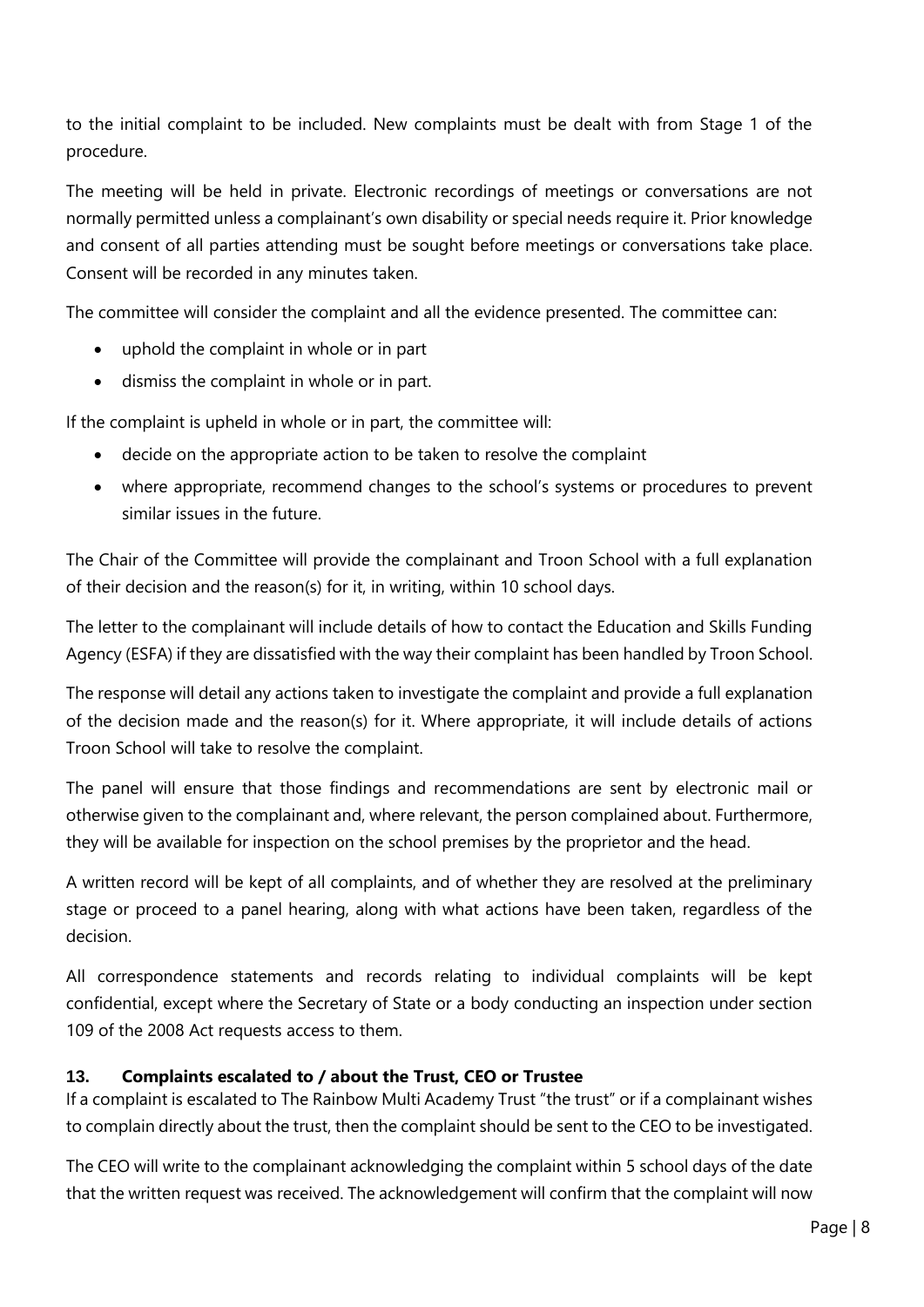be investigated under Stage 2 of this Complaints Policy and will confirm the date for providing a response to the complainant.

Following the investigation, the CEO will write to the complainant confirming the outcome within 20 school days of the date that the letter was received. If this time limit cannot be met, the CEO will write to the Complainant within 15 school days of the date that the letter was received**,** explaining the reason for the delay and providing a revised date.

If the complaint concerns the CEO or a Trustee, the complaint should be investigated by the Chair of the Trust Board. If a formal complaint form is received about the Chair, the complaint will be referred to the Vice Chair for investigation

*NB. Where the Chair of the Trust Board has investigated the complaint, they will write the letter of outcome to the Complainant and provide a copy to the CEO.* 

If the complainant is not satisfied with the outcome of the previous stage, the complainant should write to the Clerk to the Trust Board asking for the complaint to be heard before a Complaint Panel, within 5 school days.

The Clerk will record the date the complaint is received and acknowledge receipt of the complaint in writing (either by letter or email) within 5 school days.

Requests received outside of this time frame will only be considered if exceptional circumstances apply.

The Clerk will write to the complainant to inform them of the date of the meeting. They will aim to convene a meeting within 15 school days of receipt of the Stage 3 request. If this is not possible, the Clerk will provide an anticipated date and keep the complainant informed.

If the complainant rejects the offer of three proposed dates, without good reason, the Clerk will decide when to hold the meeting. It will then proceed in the complainant's absence on the basis of written submissions from both parties.

If the complaint is:

- jointly about the Chair and Vice Chair or
- the entire trust board or
- the majority of the trust board

Stage 3 will be heard by a completely independent committee panel.

The Complaint Panel will consist of three members. None of the three members of the Complaint Panel will have been involved in the incidents or events which led to the complaint, or have been involved in dealing with the complaint in the previous stages, of have any detailed prior knowledge of the complaint.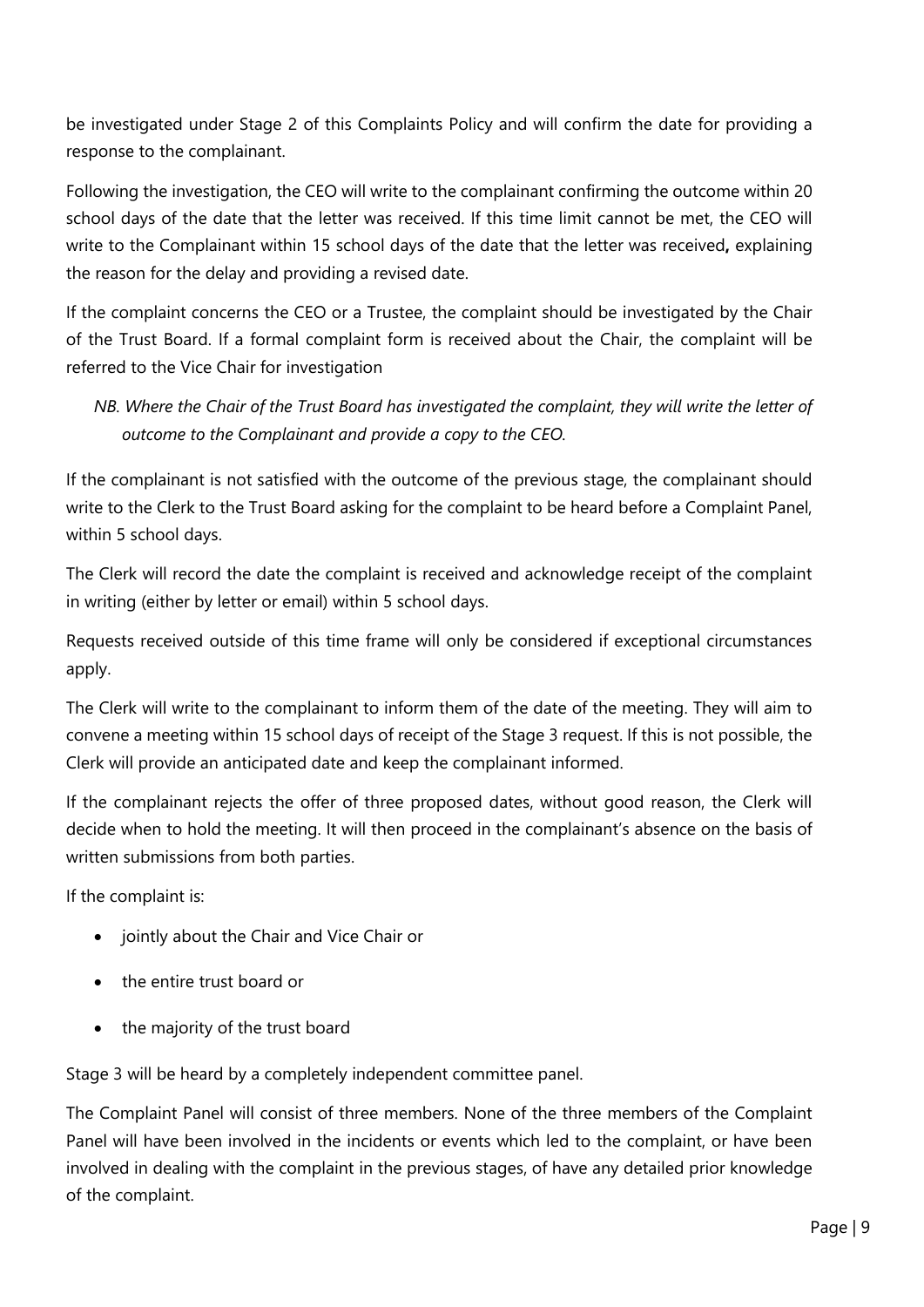One of the Complaint Panel members will be independent of the management and running of the Academy Trust. This means that the independent Complaint Panel member will not be a Trustee or an employee of the Trust.

A complainant may bring someone along to the panel meeting to provide support. This can be a relative or friend. Generally, we do not encourage either party to bring legal representatives to the committee meeting. However, there may be occasions when legal representation is appropriate.

For instance, if a trust employee is called as a witness in a complaint meeting, they may wish to be supported by union and/or legal representation.

*Note: Complaints about staff conduct will not generally be handled under this complaints procedure. Complainants will be advised that any staff conduct complaints will be considered under staff disciplinary procedures, if appropriate, but outcomes will not be shared with them.* 

Representatives from the media are not permitted to attend.

At least 5 school days before the meeting, the Clerk will:

- confirm and notify the complainant of the date, time and venue of the meeting, ensuring that, if the complainant is invited, the dates are convenient to all parties and that the venue and proceedings are accessible
- request copies of any further written material to be submitted to the committee at least 5 school days before the meeting.

Any written material will be circulated to all parties at least 3 school days before the date of the meeting. The committee will not normally accept, as evidence, recordings of conversations that were obtained covertly and without the informed consent of all parties being recorded.

The committee will also not review any new complaints at this stage or consider evidence unrelated to the initial complaint to be included. New complaints must be dealt with from Stage 1 of the procedure.

The meeting will be held in private. Electronic recordings of meetings or conversations are not normally permitted unless a complainant's own disability or special needs require it. Prior knowledge and consent of all parties attending must be sought before meetings or conversations take place. Consent will be recorded in any minutes taken.

The committee will consider the complaint and all the evidence presented. The committee can:

- uphold the complaint in whole or in part
- dismiss the complaint in whole or in part.

If the complaint is upheld in whole or in part, the committee will:

- decide on the appropriate action to be taken to resolve the complaint
- where appropriate, recommend changes to the school's systems or procedures to prevent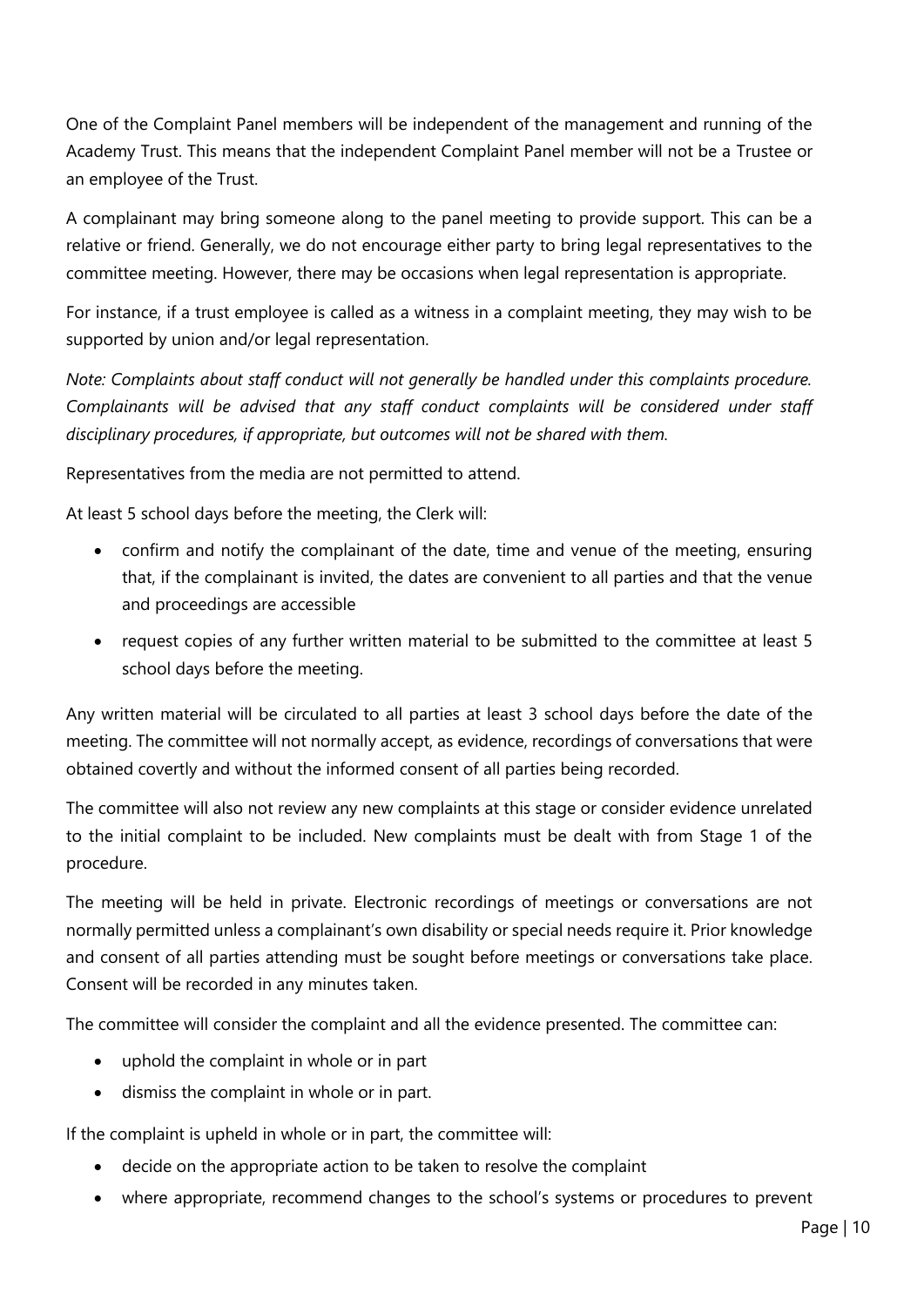similar issues in the future.

The Chair of the Committee will provide the complainant and The Rainbow Multi Academy Trust with a full explanation of their decision and the reason(s) for it, in writing, within 10 school days.

The letter to the complainant will include details of how to contact the Education and Skills Funding Agency (ESFA) if they are dissatisfied with the way their complaint has been handled by The Rainbow Multi Academy Trust.

The response will detail any actions taken to investigate the complaint and provide a full explanation of the decision made and the reason(s) for it. Where appropriate, it will include details of actions The Rainbow Multi Academy Trust will take to resolve the complaint.

The panel will ensure that those findings and recommendations are sent by electronic mail or otherwise given to the complainant and, where relevant, the person complained about. Furthermore, they will be available for inspection on the school premises by the proprietor and the head teacher.

A written record will be kept of all complaints, and of whether they are resolved at the preliminary stage or proceed to a panel hearing, along with what actions have been taken, regardless of the decision.

All correspondence statements and records relating to individual complaints will be kept confidential, except where the Secretary of State or a body conducting an inspection under section 109 of the 2008 Act requests access to them.

# **14. Next Steps**

If the complainant believes the school / trust did not handle their complaint in accordance with the published complaints procedure or they acted unlawfully or unreasonably in the exercise of their duties under education law, they can contact the ESFA after they have completed Stage 3.

The ESFA will not normally reinvestigate the substance of complaints or overturn any decisions made by The Rainbow Multi Academy Trust. They will consider whether Troon School has adhered to education legislation and any statutory policies connected with the complaint and whether they have followed [Part 7 of the Education \(Independent School Standards\) Regulations 2014.](http://www.legislation.gov.uk/uksi/2010/1997/schedule/1/made)

The complainant can refer their complaint to the ESFA online at: [www.education.gov.uk/contactus,](http://www.education.gov.uk/contactus) by telephone on: 0370 000 2288 or by writing to:

Academy Complaints and Customer Insight Unit Education and Skills Funding Agency Cheylesmore House 5 Quinton Road Coventry CV1 2WT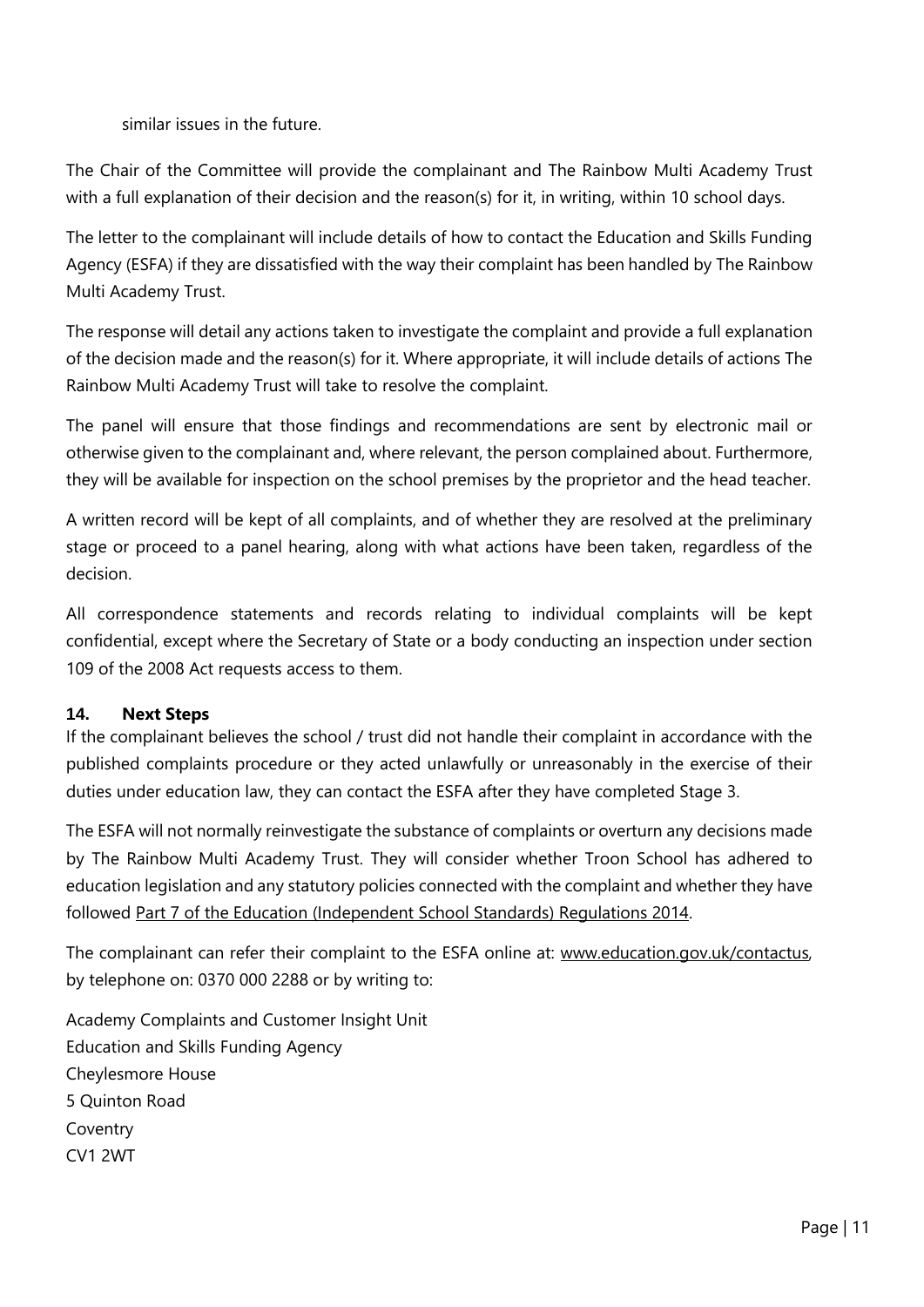#### **15. Complaint Form**

Please complete and return to Troon Academy Head who will acknowledge receipt and explain what action will be taken.

# **Your name:**

# **Pupil's name (if relevant):**

# **Your relationship to the pupil (if relevant):**

**Address:** 

**Postcode: Day time telephone number: Evening telephone number: Email address:**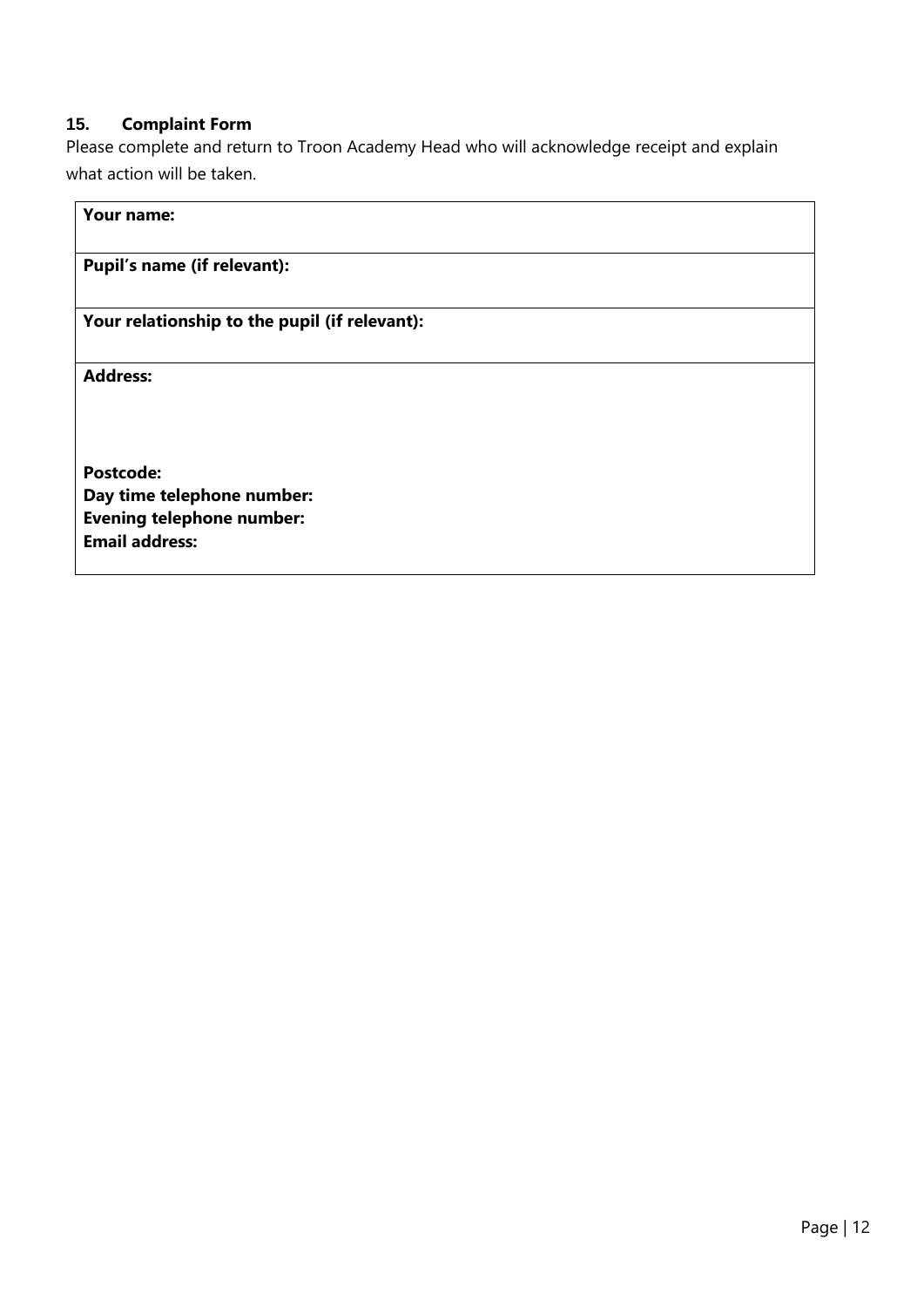**Please give details of your complaint, including whether you have spoken to anybody at the school about it.**

**What actions do you feel might resolve the problem at this stage?**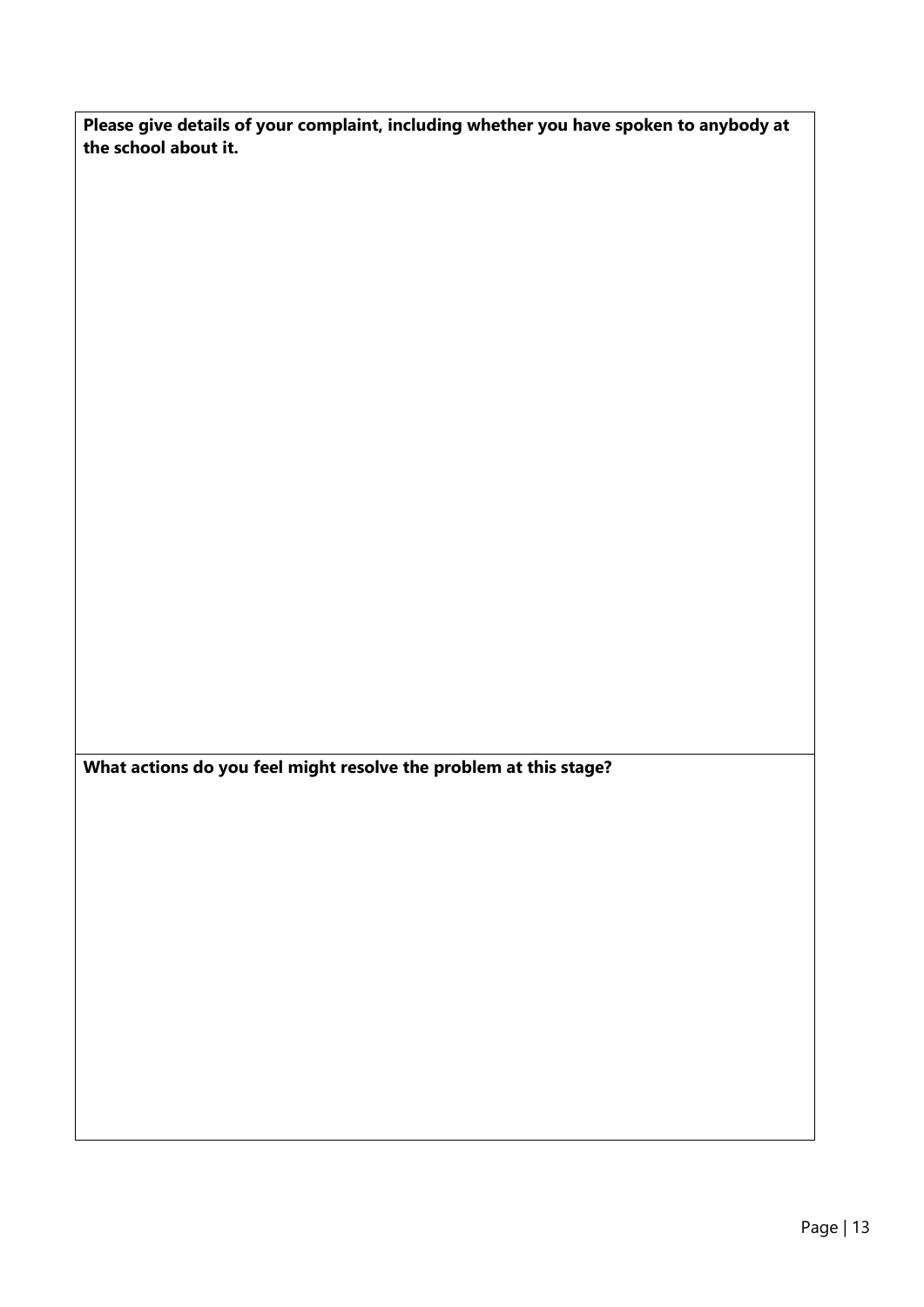| Are you attaching any paperwork? If so, please give details. |
|--------------------------------------------------------------|
|                                                              |
|                                                              |
|                                                              |
|                                                              |
|                                                              |
|                                                              |
|                                                              |
|                                                              |
| <b>Signature:</b>                                            |
| Date:                                                        |
|                                                              |
| <b>Official use</b>                                          |
| Date acknowledgement sent:                                   |
| By who:                                                      |
| <b>Complaint referred to:</b>                                |
| <b>Action taken:</b>                                         |
|                                                              |
|                                                              |
|                                                              |
| Date:                                                        |
|                                                              |

# **16. Roles and Responsibilities**

#### **Complainant**

The complainant will receive a more effective response to the complaint if they:

- explain the complaint in full as early as possible
- co-operate with the school in seeking a solution to the complaint
- respond promptly to requests for information or meetings or in agreeing the details of the complaint
- ask for assistance as needed
- treat all those involved in the complaint with respect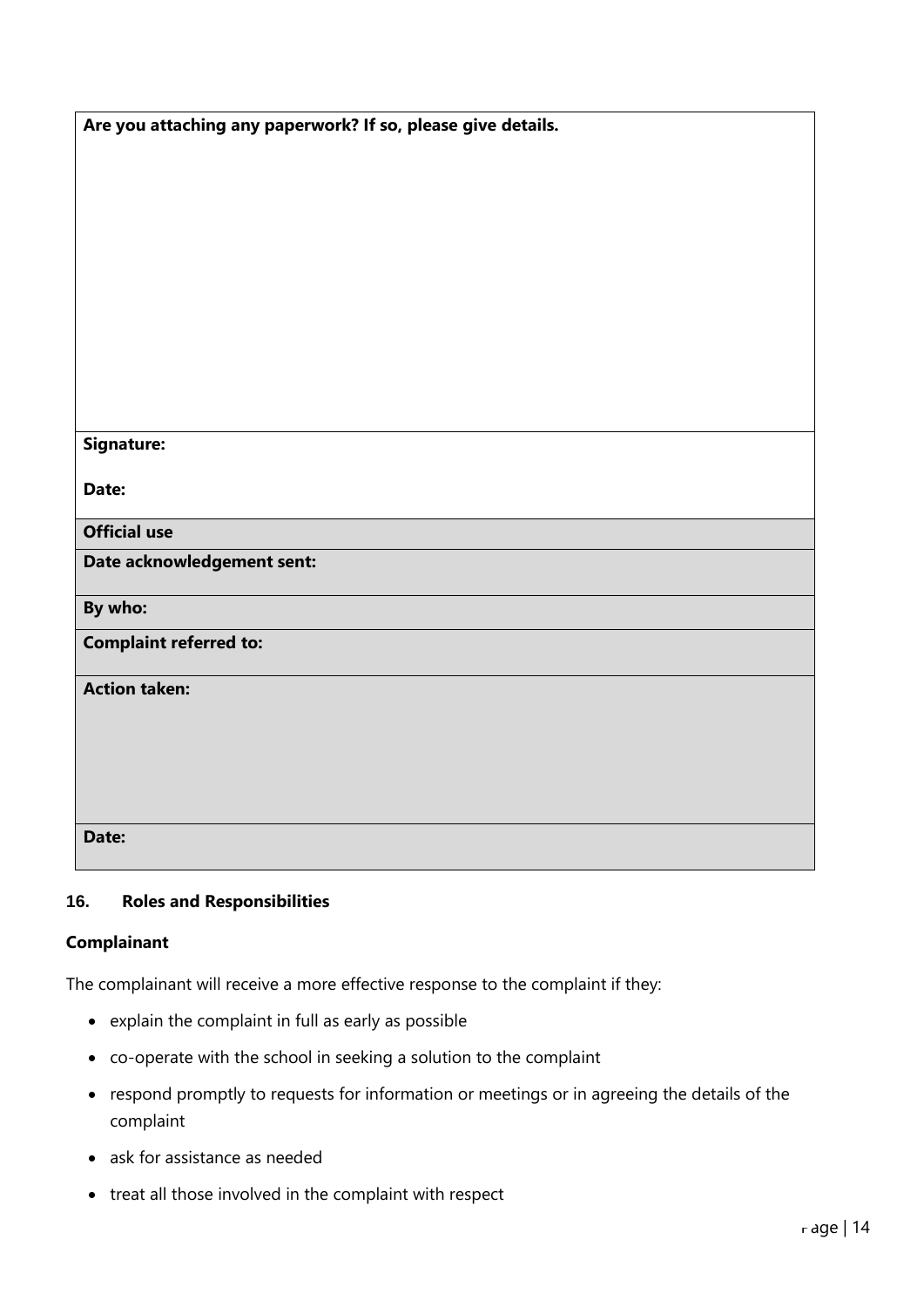• refrain from publicising the details of their complaint on social media and respect confidentiality.

#### **Investigator**

The investigator's role is to establish the facts relevant to the complaint by:

- providing a comprehensive, open, transparent and fair consideration of the complaint through:
	- o sensitive and thorough interviewing of the complainant to establish what has happened and who has been involved
	- o interviewing staff and children/young people and other people relevant to the complaint
	- o consideration of records and other relevant information
	- o analysing information
- liaising with the complainant and the complaints co-ordinator as appropriate to clarify what the complainant feels would put things right.

The investigator should:

- conduct interviews with an open mind and be prepared to persist in the questioning
- keep notes of interviews or arrange for an independent note taker to record minutes of the meeting
- ensure that any papers produced during the investigation are kept securely pending any appeal
- be mindful of the timescales to respond
- prepare a comprehensive report for the head or complaints committee that sets out the facts, identifies solutions and recommends courses of action to resolve problems.
- The head or complaints committee will then determine whether to uphold or dismiss the complaint and communicate that decision to the complainant, providing the appropriate escalation details.

#### **Complaints Co-ordinator**

# **(this could be the head teacher or CEO / designated complaints governor or trustee or other staff member providing administrative support)**

#### **The complaints co-ordinator should:**

- ensure that the complainant is fully updated at each stage of the procedure
- liaise with staff members, head, CEO, Chair of Governors, Chair of Trust or the Clerk and to ensure the smooth running of the complaints procedure
- be aware of issues regarding: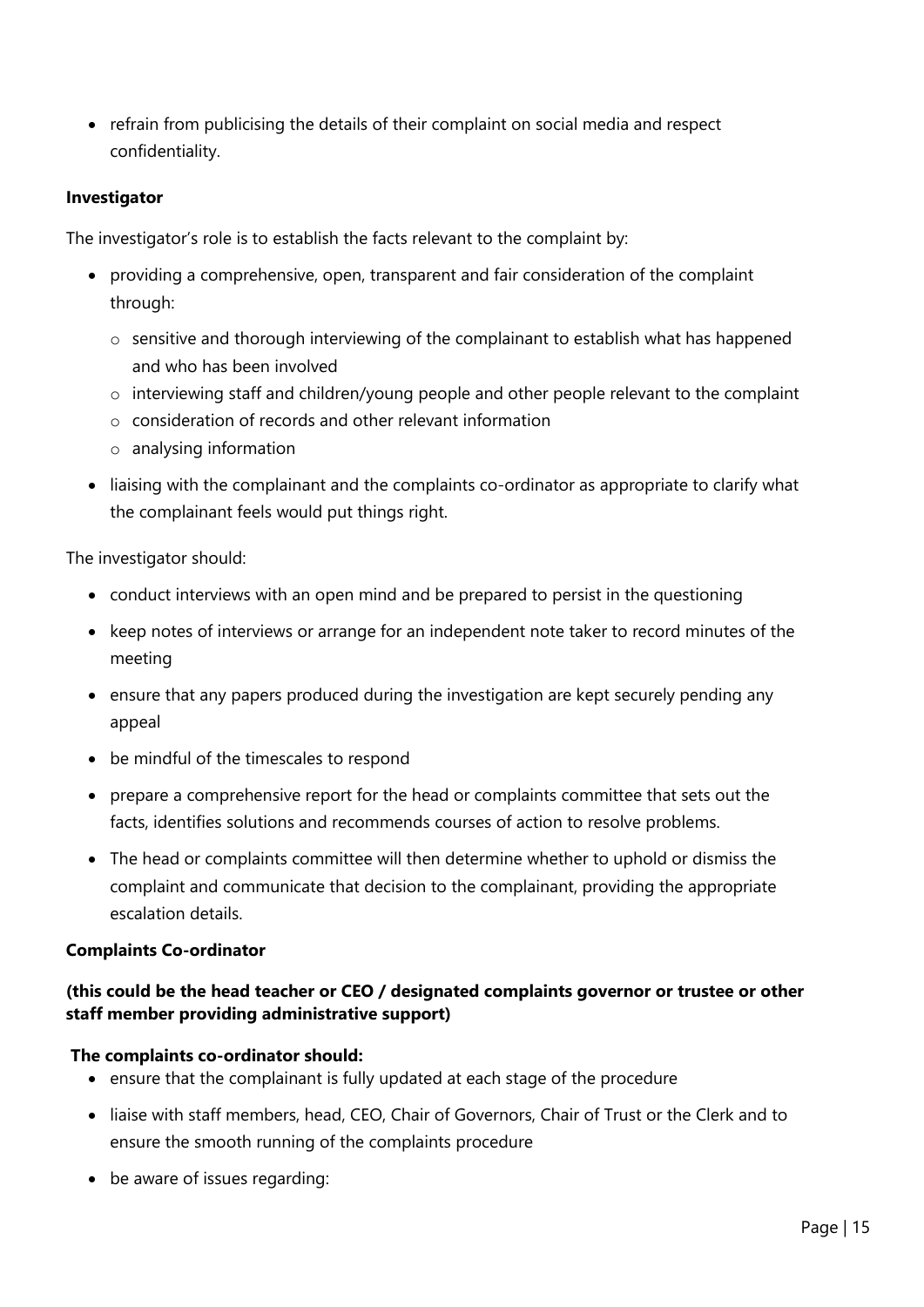- o sharing third party information
- $\circ$  additional support. This may be needed by complainants when making a complaint including interpretation support or where the complainant is a child or young person
- keep records.

#### **Clerk to the Local Governing Body / Trust Board**

The Clerk is the contact point for the complainant and the committee and should:

- ensure that all people involved in the complaint procedure are aware of their legal rights and duties, including any under legislation relating to school complaints, education law, the Equality Act 2010, the Freedom of Information Act 2000, the Data Protection Act (DPA) 2018 and the General Data Protection Regulations (GDPR)
- set the date, time and venue of the meeting, ensuring that the dates are convenient to all parties (if they are invited to attend) and that the venue and proceedings are accessible
- collate any written material relevant to the complaint (for example: stage 1 paperwork, school and complainant submissions) and send it to the parties in advance of the meeting within an agreed timescale
- record the proceedings
- circulate the minutes of the meeting
- notify all parties of the committee's decision.

#### **Committee Chair**

The committee's chair, who is nominated in advance of the complaint meeting, should ensure that:

- both parties are asked (via the Clerk) to provide any additional information relating to the complaint by a specified date in advance of the meeting
- the meeting is conducted in an informal manner, is not adversarial, and that, if all parties are invited to attend, everyone is treated with respect and courtesy
- complainants who may not be used to speaking at such a meeting are put at ease. This is particularly important if the complainant is a child/young person
- the remit of the committee is explained to the complainant
- written material is seen by everyone in attendance, provided it does not breach confidentiality or any individual's rights to privacy under the DPA 2018 or GDPR.

If a new issue arises it would be useful to give everyone the opportunity to consider and comment upon it; this may require a short adjournment of the meeting

• both the complainant and the school are given the opportunity to make their case and seek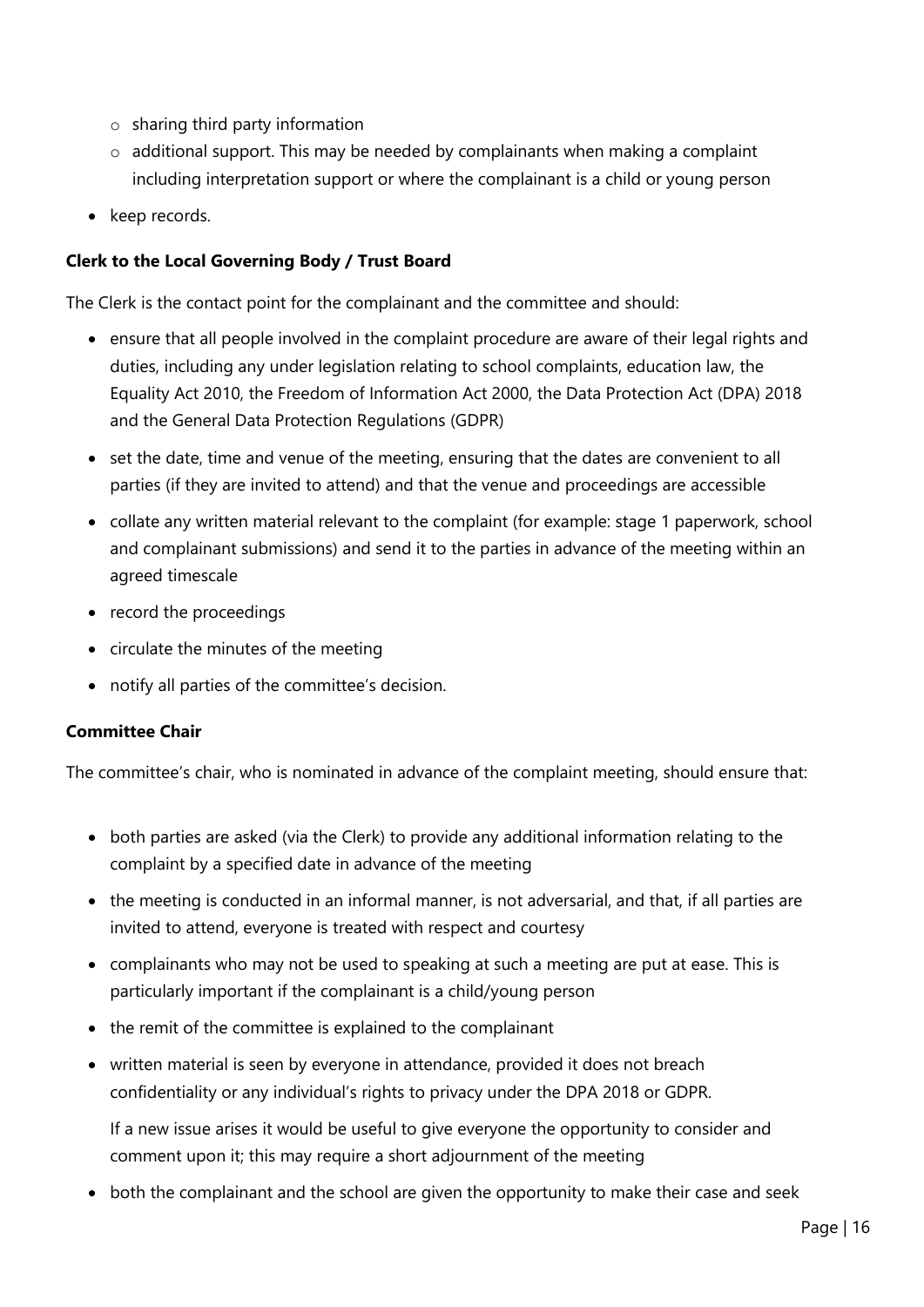clarity, either through written submissions ahead of the meeting or verbally in the meeting itself

- the issues are addressed
- key findings of fact are made
- the committee is open-minded and acts independently
- no member of the committee has an external interest in the outcome of the proceedings or any involvement in an earlier stage of the procedure
- the meeting is minuted
- they liaise with the Clerk (and complaints co-ordinator, if the school has one).

#### **Committee Member**

Committee members should be aware that:

• the meeting must be independent and impartial, and should be seen to be so

No governor / trustee may sit on the committee if they have had a prior involvement in the complaint or in the circumstances surrounding it.

• the aim of the meeting should be to resolve the complaint and achieve reconciliation between the school and the complainant

We recognise that the complainant might not be satisfied with the outcome if the meeting does not find in their favour. It may only be possible to establish the facts and make recommendations.

• many complainants will feel nervous and inhibited in a formal setting

Parents/carers often feel emotional when discussing an issue that affects their child.

• extra care needs to be taken when the complainant is a child/young person and present during all or part of the meeting

Careful consideration of the atmosphere and proceedings should ensure that the child/young person does not feel intimidated.

The committee should respect the views of the child/young person and give them equal consideration to those of adults.

If the child/young person is the complainant, the committee should ask in advance if any support is needed to help them present their complaint. Where the child/young person's parent is the complainant, the committee should give the parent the opportunity to say which parts of the meeting, if any, the child/young person needs to attend.